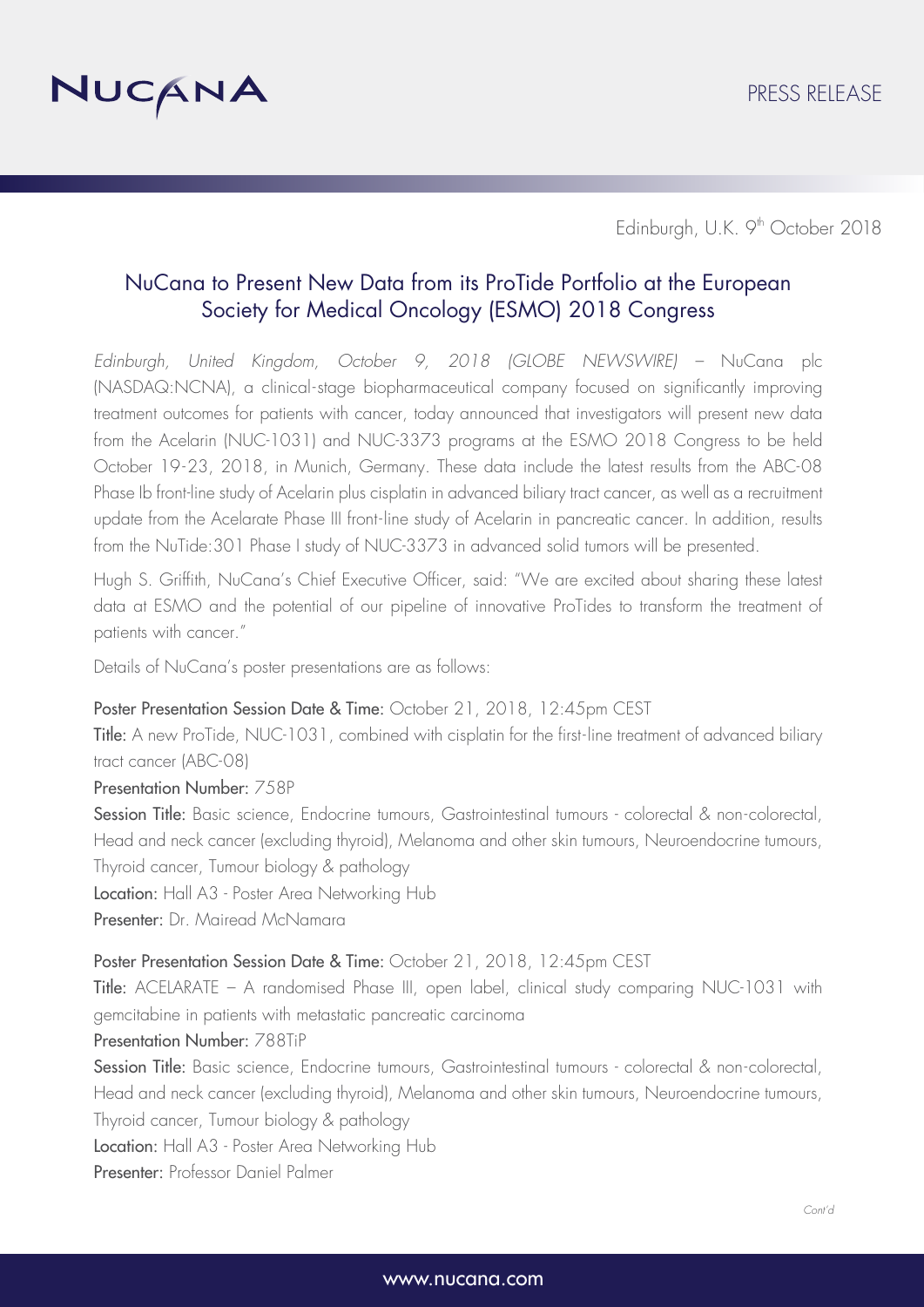

Edinburgh, U.K. 9<sup>th</sup> October 2018

## Poster Presentation Session Date & Time: October 22, 2018, 12:45pm CEST

Title: A Phase I first-in-human, dose-escalation and expansion study to evaluate the safety and tolerability of NUC-3373 in patients with locally advanced, unresectable or metastatic solid malignancies Presentation Number: 442TiP

Session Title: Breast cancer - early stage, locally advanced & metastatic, CNS tumours, Developmental therapeutics, Genitourinary tumours - prostate & non-prostate, Palliative care, Psycho-oncology, Public health policy, Sarcoma, Supportive care

Location: Hall A3 - Poster Area Networking Hub

Presenter: Professor Sarah Blagden

### Abstracts and full session details can be found at www.esmo.org

### *About NuCana plc*

*NuCana® is a clinical-stage biopharmaceutical company focused on significantly improving treatment*  outcomes for cancer patients by applying our ProTide<sup>TM</sup> technology to transform some of the most widely *prescribed chemotherapy agents, nucleoside analogs, into more effective and safer medicines. While*  these conventional agents remain part of the standard of care for the treatment of many solid tumors, their efficacy is limited by cancer cell resistance mechanisms and they are often poorly tolerated. Utilizing our *proprietary technology, we are developing new medicines, ProTides, designed to overcome key cancer resistance mechanisms and generate much higher concentrations of anti-cancer metabolites in cancer cells.* 

*Our most advanced ProTide candidates, Acelarin® (NUC-1031) and NUC-3373, are new chemical entities derived from the nucleoside analogs gemcitabine and 5-fluorouracil, respectively, two widely used chemotherapy agents. Acelarin is currently being evaluated in three clinical studies, including a Phase Ib study for patients with biliary tract cancer, a Phase II study for patients with ovarian cancer and a Phase III study for patients with pancreatic cancer. NUC-3373 is currently in a Phase I study for the potential treatment of a wide range of advanced solid tumors.* 

*For more information, please visit: www.nucana.com*

### *Forward-Looking Statements*

*This press release may contain "forward*‐*looking" statements within the meaning of the Private Securities Litigation Reform Act of 1995 that are based on the beliefs and assumptions and on information currently available to management of NuCana plc (the "Company"). All statements other than statements of historical fact contained in this press release are forward-looking statements, including our planned and ongoing clinical studies for the Company's product candidates, including Acelarin, NUC-3373 and NUC-7738; the initiation, enrollment, timing, progress, release of data from and results of those planned*